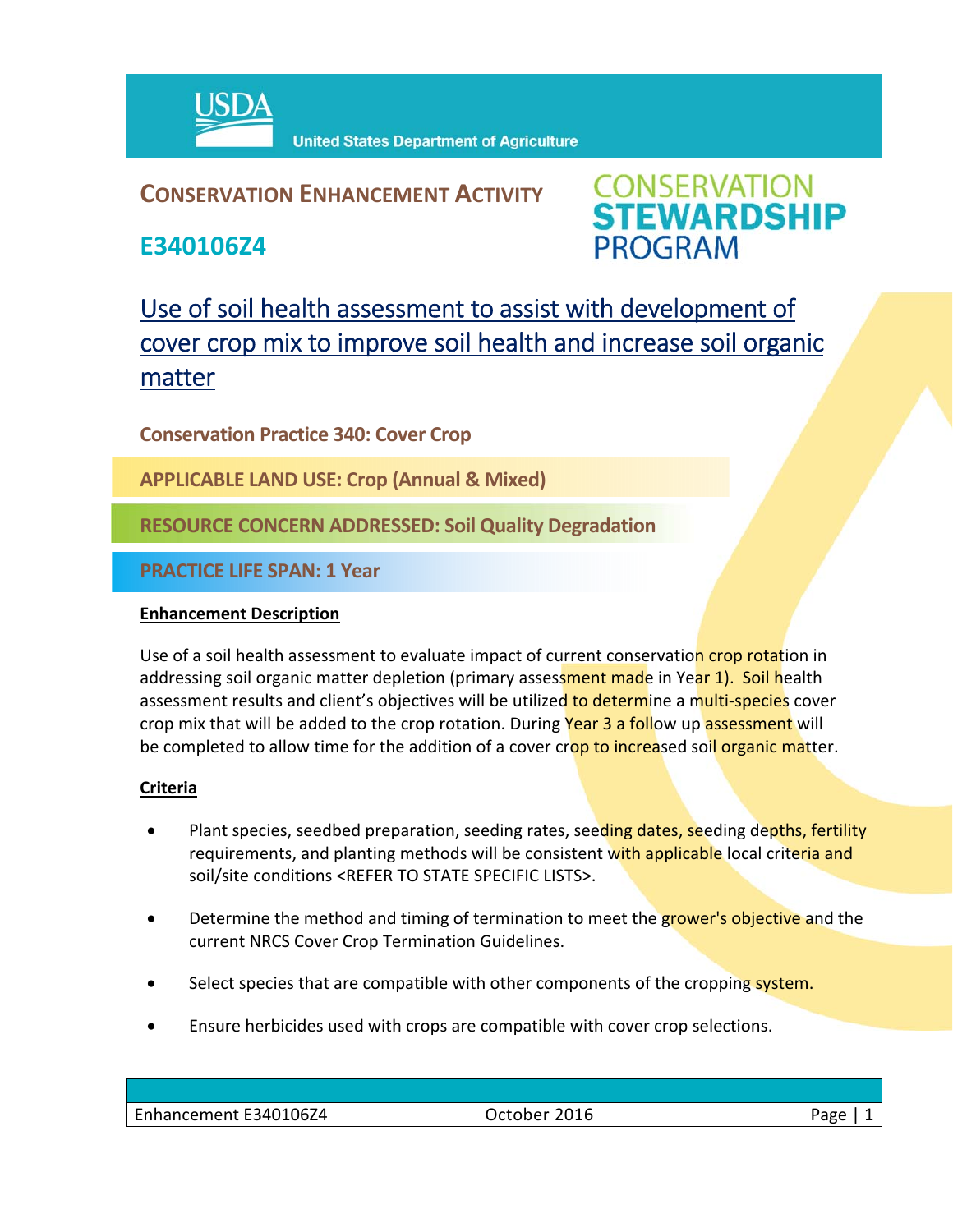

**United States Department of Agriculture** 

 Cover crops may be established between successive production crops, or companion‐ planted or relay‐planted into production crops. Select species and planting dates that will not compete with the production crop yield or harvest.



- Do not burn cover crop residue. Do not harvest the cover crop.
- If the specific rhizobium bacteria for the selected legume are not present in the soil, treat the seed with the appropriate inoculum at the time of planting.
- Cover crop must provide soil coverage during ALL non-crop production periods in the annual crop rotation.
- Soil health assessment will be used to evaluate impact of current conservation crop rotation in addressing soil organic matter depletion, as well as additional soil health objectives of the individual grower (primary assessment made in Year 1). During Year 3, a follow up assessment will be completed to allow time for the addition of a cover crop and other management activities to have an impact on soil health. No specific soil health assessment type is required or recommended by NRCS, but at a minimum the assessment must account for soil organic matter. The specific assessment selected should provide the grower information based on their soil health objectives.
- Minimum 4 species cover crop mix will be selected on the basis of producing higher volumes of organic material and root mass to maintain or increase soil organic matter. The cover crop mix must be compatible with the local soil, climate, and cropping systems.
- Planned crop rotation including cover crops, biomass produced, and associated management activities must achieve a management soil conditioning index (SCI) of zero or higher and results in a positive trend in the Organic Matter (OM) subfactor value over the life of the rotation.

### **Additional criteria when livestock are included in the system:**

*Cover Crops may only be grazed in a manner that retains or enhances the purpose of increasing soil organic matter.* 

 Before cover crops are grazed, they must have produced enough biomass to allow for grazing while maintaining soil health benefits. Cover crops planted in late fall will not

| Enhancement E340106Z4 | Ctober 2016^ | Page |
|-----------------------|--------------|------|
|                       |              |      |